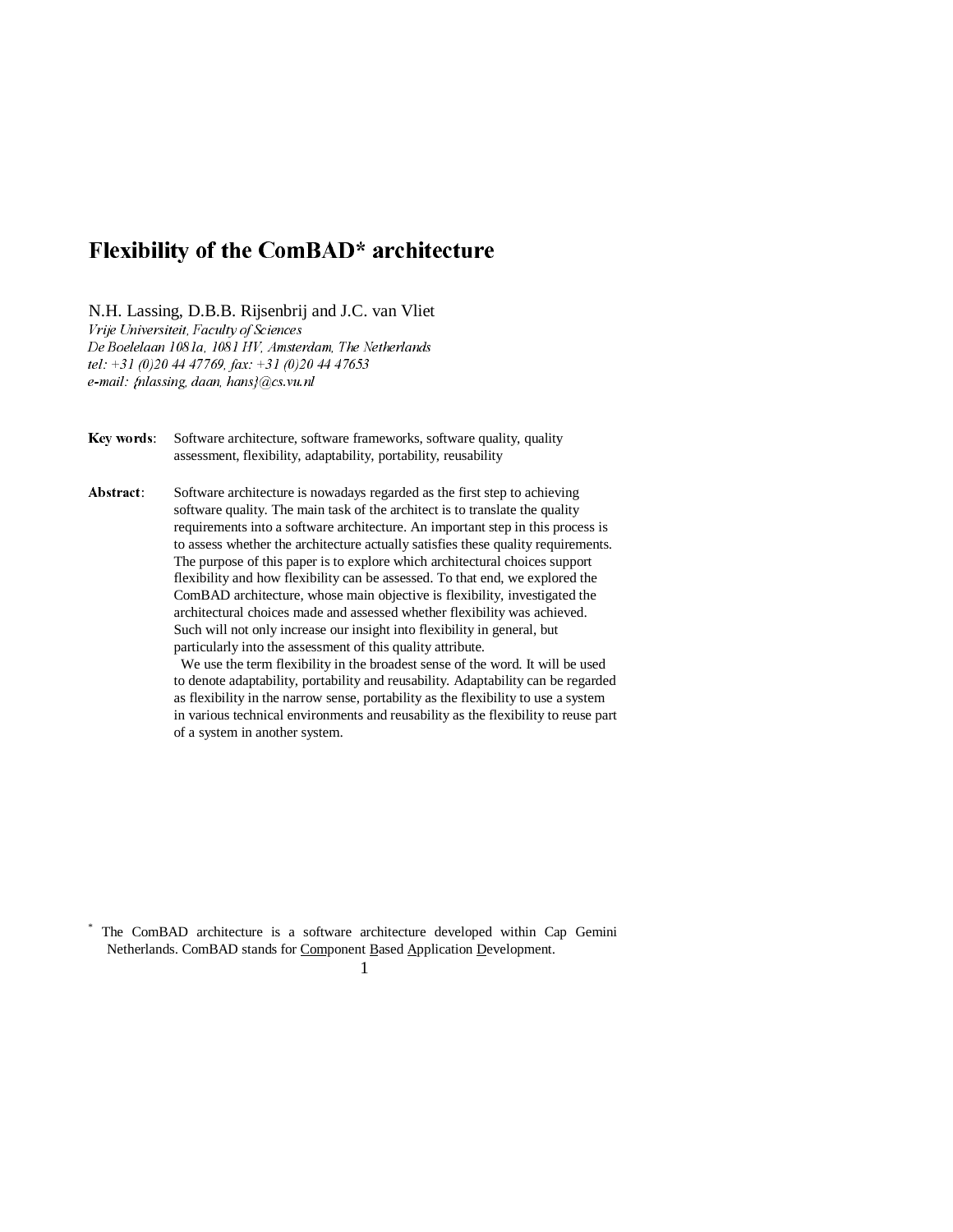## 1. INTRODUCTION

Recently, there has been an increasing interest in software architecture. It is nowadays generally accepted that the software architecture has a major impact on the quality of an information system. An important step to achieving the desired level of quality is to evaluate the architecture. The software architecture analysis method (SAAM), presented in Bass et al. (1998), was developed with this in mind. SAAM is a scenario-based assessment method that is mainly used to compare the usability of two or more candidate architectures. We claim that SAAM could just as well be used to assess the quality of a single architecture, to evaluate its usability in a certain situation.

The purpose of this paper is to explore how the three elements of flexibility could be addressed in an architecture and how SAAM could be used to assess to what extent the desired level of quality for these attributes was achieved. To do so, we investigated the ComBAD architecture, whose main objective is flexibility in the broadest sense of the word, we described the architectural choices made and we assessed its adaptability, portability and reusability using SAAM.

The remainder of this paper is organized into four sections. In section 2 we discuss the ComBAD architecture, in section 3 we assess its quality and in section 4 we make some concluding remarks.

## 2. THE COMBAD ARCHITECTURE

The ComBAD architecture was developed within Cap Gemini Netherlands, a large software house. The architecture originates from a project called "Reuse", whose main purpose was to explore the possibility of reusing domain-knowledge. This project delivered an approach for Component Based Application Development, named ComBAD, and a supporting architecture, the ComBAD architecture, whose main quality requirements were adaptability, portability and reusability. This paper will focus on the ComBAD architecture. The corresponding development approach will not be discussed.

The ComBAD architecture was not developed for a specific customer, but it was intended for a broad category of administrative systems. Though it may be used for other domains as well, it is probably more suitable in some situations than in others. We return to this point in the evaluation in section 3.

In the next sections, we give an overview of the ComBAD architecture and the architectural choices made to achieve the quality requirements. This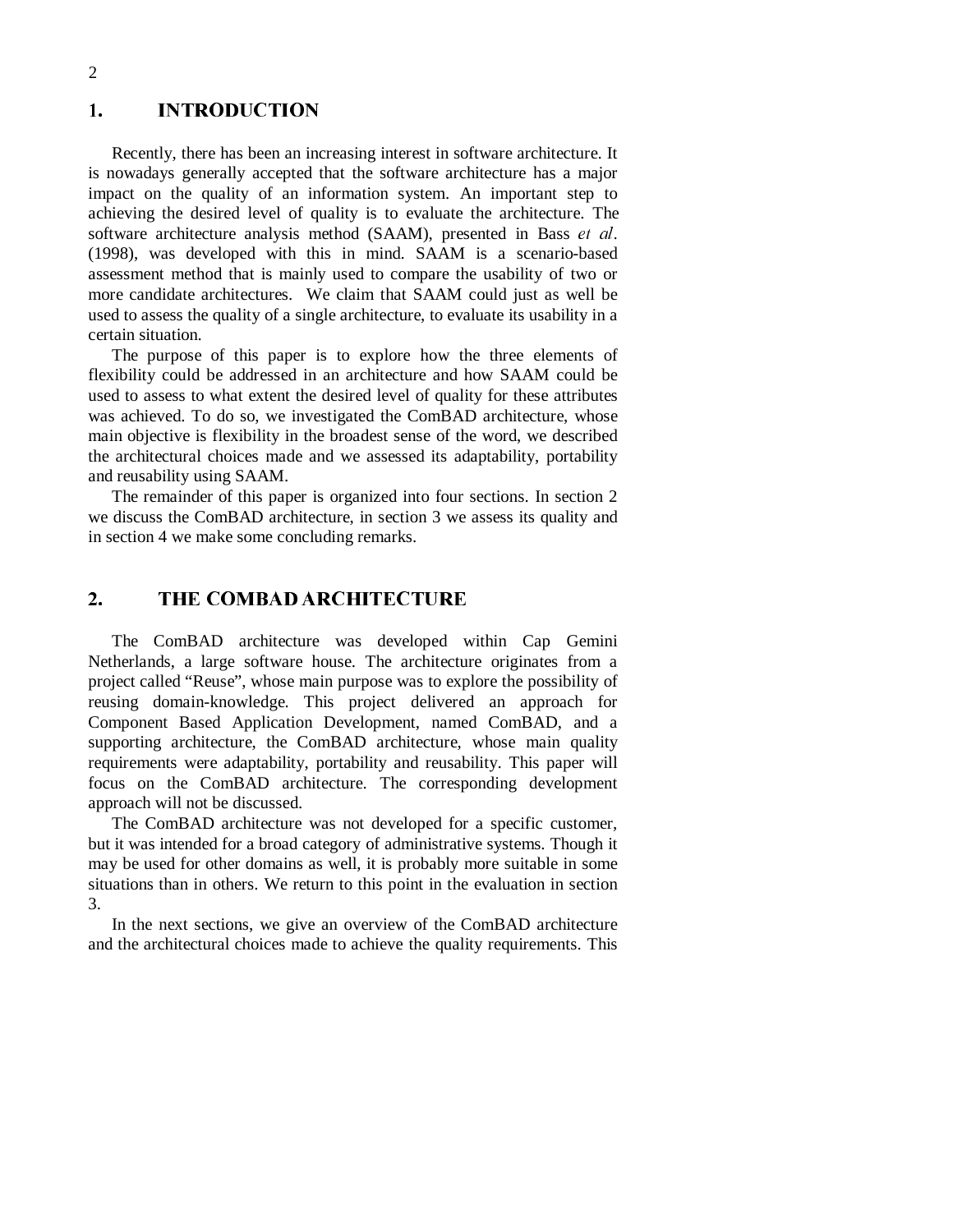overview consists of two parts, a description of the ComBAD framework, given in section 2.1, and a description of the ComBAD application architecture, given in section 2.2. These descriptions provide a high-level view of the architecture.

## 2.1 The Com BAD framework

The quality attributes addressed by the ComBAD framework are portability and reusability. Portability is the quality attribute that indicates the ease with which an application can be moved from one technical environment to another (Delen et al., 1992). In the ComBAD architecture, portability is addressed by using a layered architecture, in which an application is separated from its technical environment, the latter consisting of things like the database-management system used for storage and the protocol used for communications. This separation is achieved by introducing an intermediate layer between the application and its technical environment, which abstracts from the details of this environment. This intermediate layer is the ComBAD framework. The ComBAD framework also offers the type of support required by applications that conform to the ComBAD application architecture.

An instance of this framework is created for a specific development environment and it consists of a number of concrete and abstract classes, and a definition of the way the instances of these classes interact. An application can use a framework in two ways: (1) by inheritance of (abstract) framework classes and (2) by calling methods defined in the framework's interface (Lassing et al, 1998). The abstract classes of the ComBAD framework are treated in the next section when we describe the application architecture. In this section, we focus on the interface of the ComBAD framework.

The ComBAD framework provides a common interface to the technical environment by encapsulating access to the environment in a number of services. These services include object brokerage, object persistency, transaction management, notify management, logging and security, each of which is implemented by one component in the framework. The underlying assumption for this is that potential changes in the technical environment each impact just one service and, therefore, also one component. Object persistency, for instance, is implemented by the object-persistency manager, which encapsulates access to the database-management system (DBMS). The impact of changing the DBMS is now limited to this object-persistency manager. Figure 1 shows all of the services of the ComBAD framework. In section 3.3, where we evaluate portability, we assess whether these services encapsulate the environment entirely.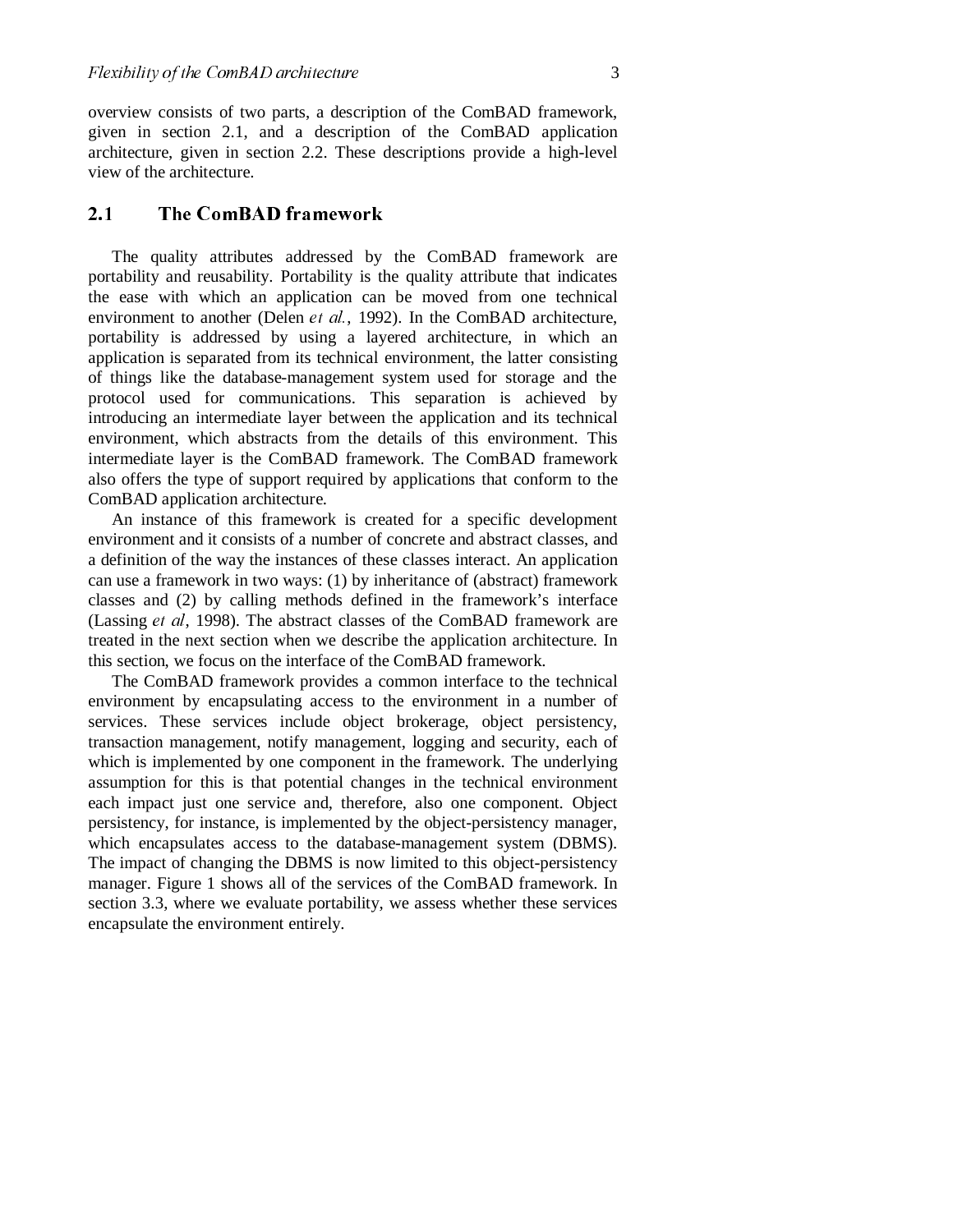



 $Figure 1$ . The layered architecture with the ComBAD framework and its services

The second quality attribute that the ComBAD framework addresses, is reusability. Reusability is much harder to achieve than portability, because it is more than a technical problem. Consider the following statement from van Vliet (van Vliet, 1993). He states that "a reusable component is to be valued, not for the trivial reason that it offers relief from implementing the functionality yourself, but for offering a piece of the right domain knowledge, the very functionality you need, gained through much experience and an obsessive desire to find the right abstractions". Apparently, reuse is only possible within a specific domain and we need a thorough understanding of this domain to determine its reusable elements. We define a domain as a well-defined area of application that is characterized by a set of common notions.

The ComBAD framework tries to address reusability in two ways. First, the framework itself can be reused. The domain in which this framework could be reused is the technical foundation of applications using the ComBAD architecture. Thus, the reusability of the ComBAD framework depends on the usability of the ComBAD architecture, which is the topic of the evaluation in section 3.

The second way in which the ComBAD framework addresses reusability is that it can serve as an environment for reuse of software components. This addresses one of the technical problems of reuse, namely architectural mismatch. Architectural mismatch occurs when the assumptions that a component and its environment make about each other are conflicting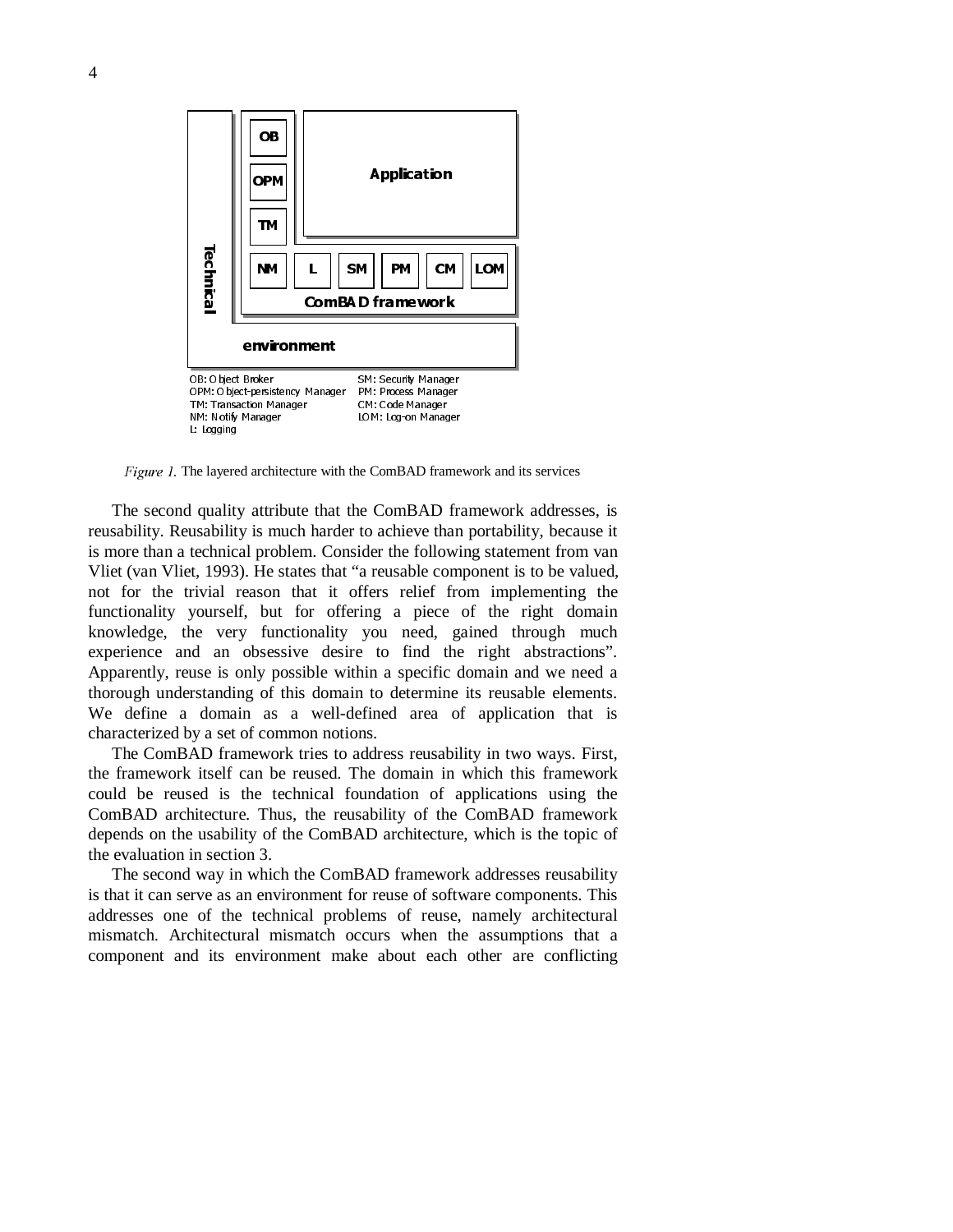(Garlan et al., 1995). Frameworks reduce the risk of architectural mismatch, because they provide a known environment for components to operate in.

The ComBAD application architecture determines the types of components that can be used in the framework. They are included in the framework as abstract classes that implement the behavior that is common for these components. The actual components of the application are derived from these abstract classes.

Although frameworks address architectural mismatch, they are not a panacea for reuse. They do not relieve the developer from the painstaking process of finding the right components in a domain. However, they do provide support after the right components have been found.

## 2.2 The Com BAD application architecture

The quality attributes that are addressed by the ComBAD application architecture are adaptability and reusability. According to Bass et al. (1998), adaptability is largely a function of locality of change. This means that to increase adaptability, one should try to limit the impact of changes to a small number of components. On the other hand, we should try to limit the number of potential changes by which each component may be impacted.

In the ComBAD application architecture, adaptability is addressed by dividing an application into three layers: (1) the interface layer, (2) the processing layer and (3) the data layer. The interface layer handles the communication with the environment, consisting of users and other systems. The processing layer contains the application logic. Finally, in the data layer all data of the application is managed.

By separating an application into these layers, changes to the interface of the system can be limited to the interface layer, changes to the application logic limited to the processing layer and changes to the data limited to the data layer. However, this means that the number of potential changes that may impact each component is rather large. Therefore, it was decided to further divide the layers into components, as shown in Figure 2. The interface layer is divided into human interface components (or HICs), which handle a dialog with the user, and system interface components (or SICs) that communicate with other systems. The processing layer is divided into task-management components (or TMCs) that each implement (only) one function. And the data layer is divided into problem-domain components (or PDCs), which record data about a concept from the problem domain. Collectively, these components are called application components.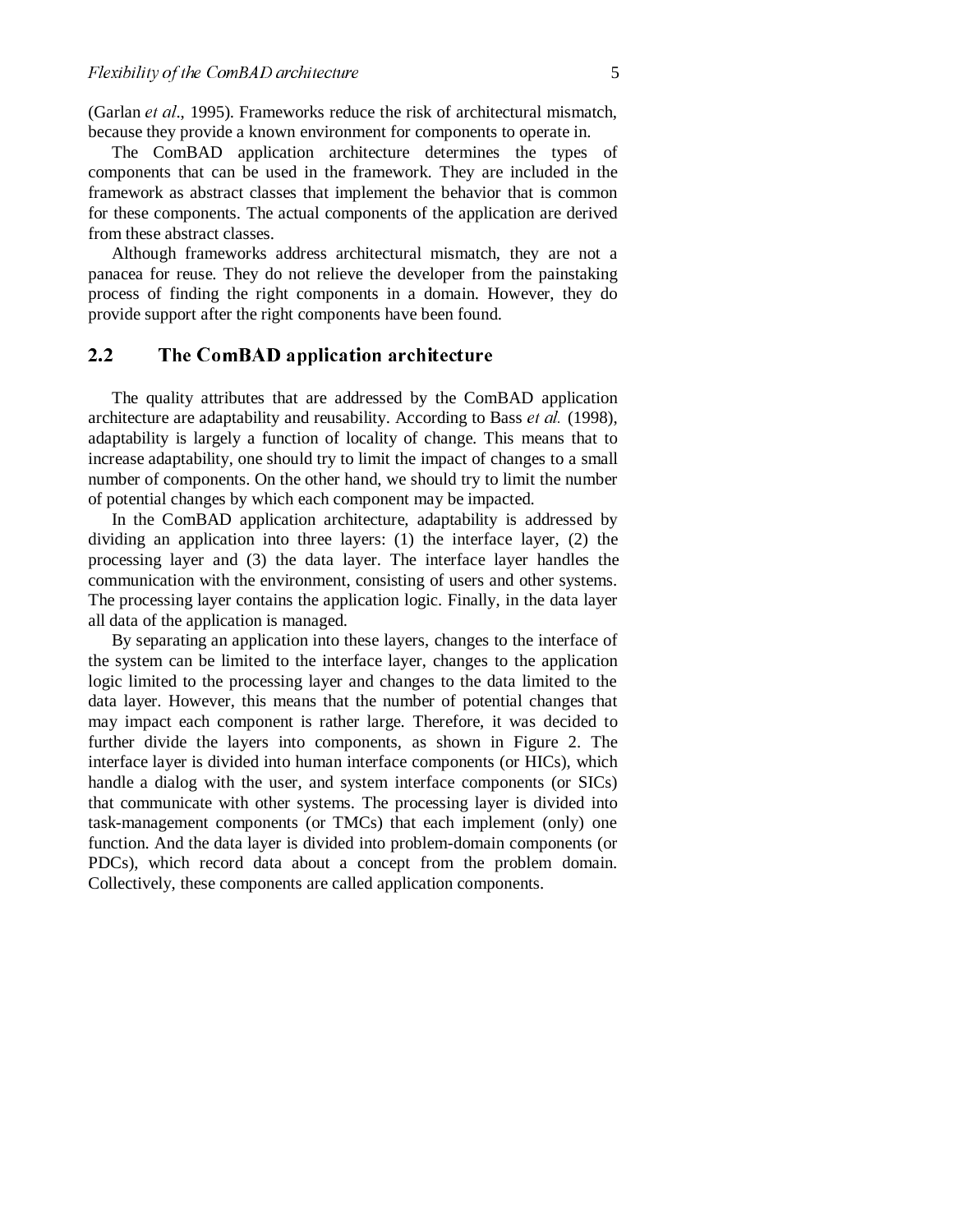

 $Figure 2$ . The ComBAD application architecture

This division can help us to limit the impact of changes to a few relatively small components. True locality of change is achieved for changes that affect the internals of one or more application components, but leave their interfaces intact. However, some changes not only affect the internals of one or more application components, but also the interfaces of some of them. This means that all dependent application components need to be changed as well. By restricting the dependencies between components, the impact of changes can be restrained. In the application architecture only topdown dependencies are allowed, i.e. a HIC or a SIC should only be dependent on one or more TMCs, a TMC on one or more PDCs and PDCs should be independent of other application components. Notify management is used to inform higher layers of events occurring in the lower layers.

Independence also affects reusability, because reusability demands that components are as independent as possible. Independence and, hopefully, reusability of PDCs is increased by prohibiting direct relations between them. This restriction reduces PDCs to stable building blocks that can be reused in other applications. We address the reusability of these components in section 3.4.

The ComBAD framework and the ComBAD application architecture very much depend on each other. First, the components of the application architecture use the services of the framework. For instance, the PDCs are accessed through the object broker and the PDCs use the object-persistency manager for storing themselves in a database. Second, the application components are derived from abstract classes provided by the framework. These abstract classes provide behavior common for each of these types of application components. Thus, the framework and the application architecture cannot be separated, they are highly intertwined.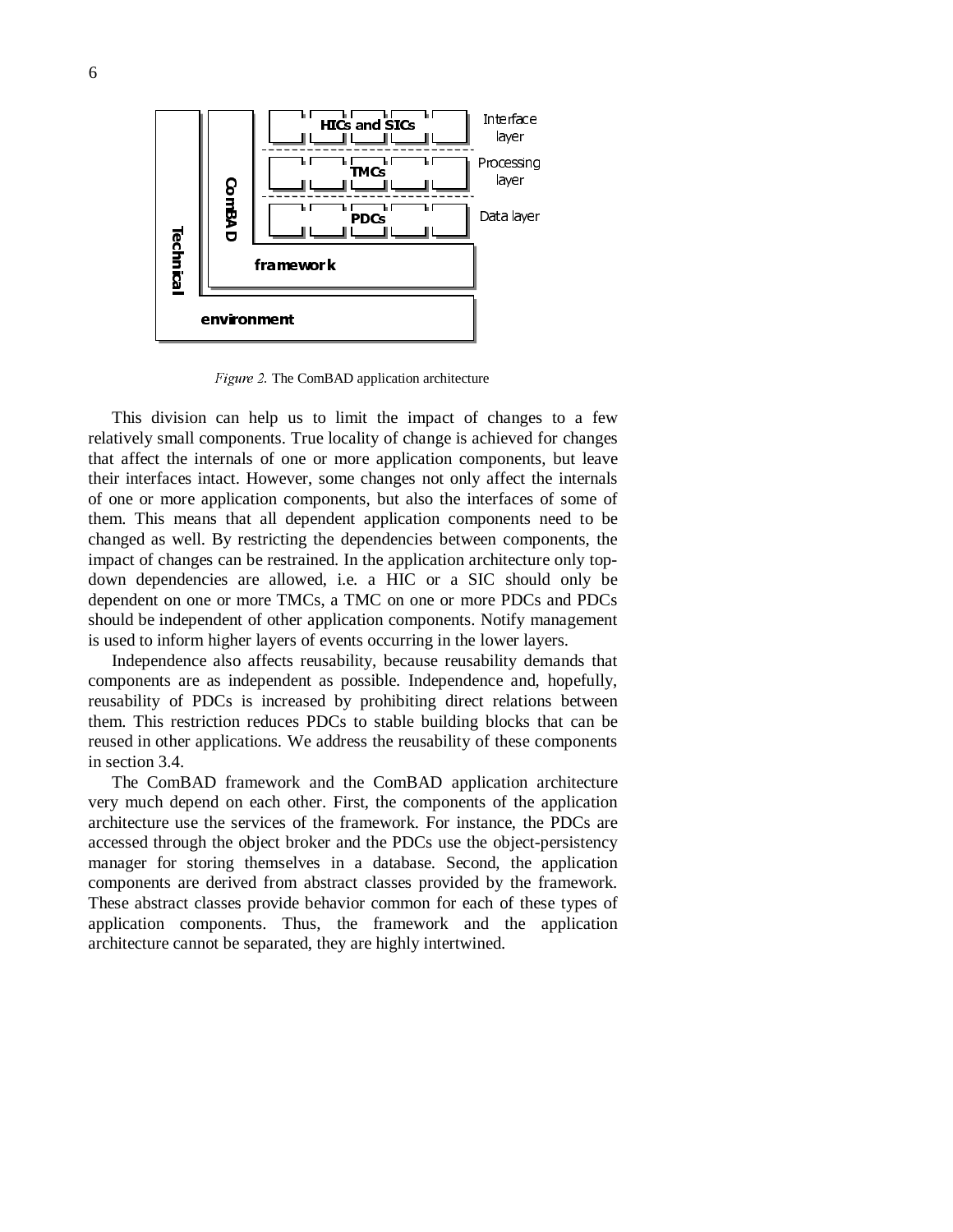## 3. ASSESSING THE QUALITY

To assess the quality of the ComBAD architecture we use the software architecture analysis method, SAAM (Bass  $et$   $al$ , 1998). This is a scenariobased method that consists of formulating a number of scenarios and evaluating the impact of each of them on the architecture. A scenario is a situation that can occur in the life of an architecture. Although SAAM was developed to compare two or more candidate architectures, we use it to assess the quality of a single architecture. The first step in the evaluation is to derive a number of scenarios from the quality requirements of the architecture. For example, from the quality requirement portability we can derive the following scenario: What happens when another DBMS is to be used? By formulating a number of these scenarios, we can make portability tangible, because they capture what we actually want to achieve with portability.

The next step is to evaluate the impact of these scenarios on the architecture. We classify the impact of a scenario into four discrete levels. At the first level, no changes are necessary, which means that the scenario is already supported by the architecture. At the second level, just one component of the architecture needs to be changed, but its interface is unaffected. At this level, we have true locality of change. At the third level more than one component is affected, but no new components are added or existing ones are deleted. This means that the structure of the architecture remains intact. At the fourth level architectural changes are inevitable, because new components are necessary or existing ones become obsolete. It is clear that one should seek to keep the level of impact as low as possible.

When we return to our example scenario, we see that this scenario necessitates a change in the object-persistency manager. Thus, this scenario has a level two impact. This means that we have locality of change for this scenario and that the architecture is portable with respect to the DBMS used.

We have created four categories of scenarios. The first two categories, which focus on adaptability, contain scenarios that are related to the requirements of the system. We have made a distinction between scenarios that address technical adaptability and those that address functional adaptability. The former consists of scenarios that explore the applicability of the architecture in situations with different technical requirements. The latter consists of scenarios that explore the effect of changes in the functional requirements.

The third category of scenarios concentrates on portability, which is evaluated by scenarios that simulate changes in the technical environment. The final category focuses on reusability. This category includes scenarios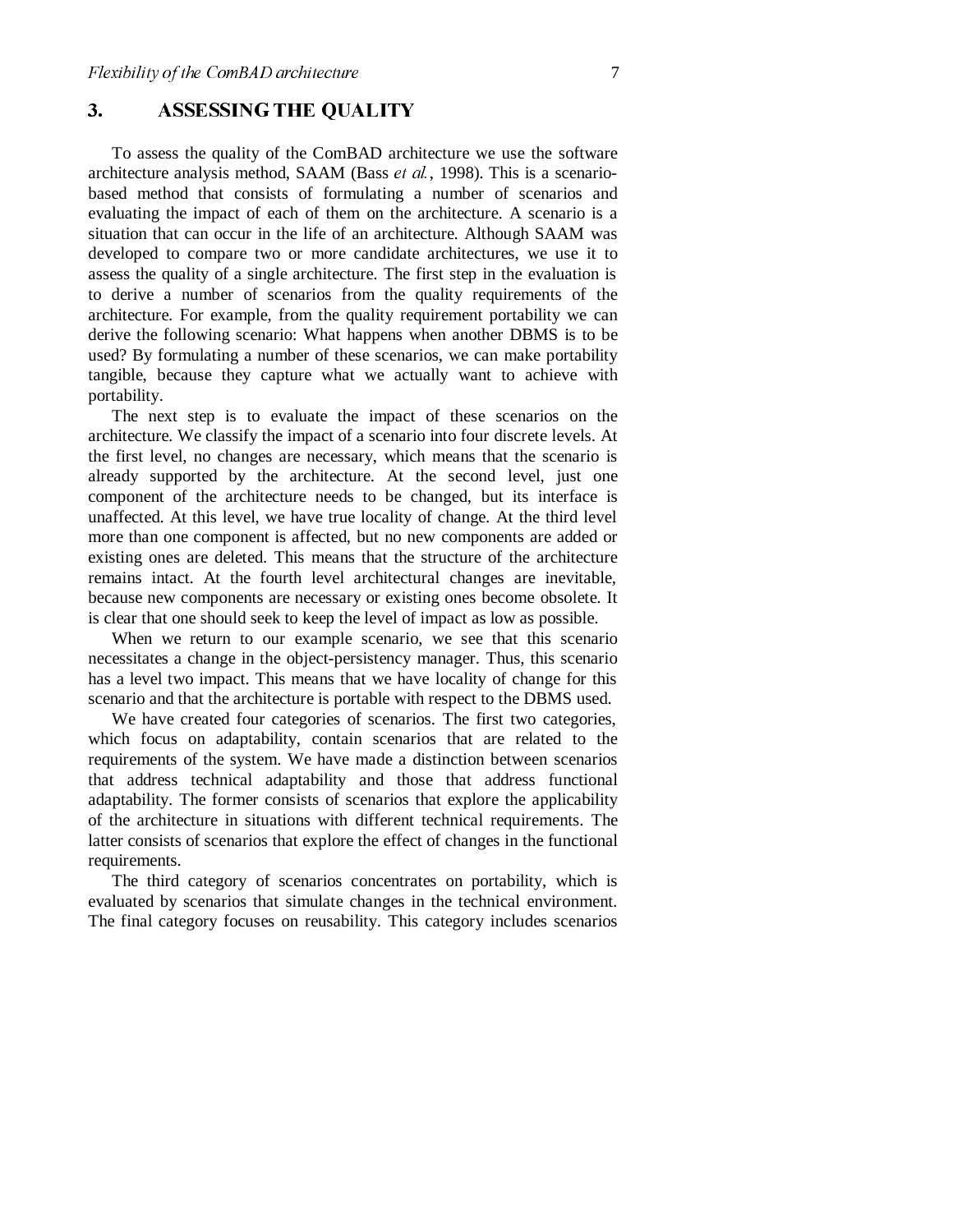that explore the use of elements of the architecture in other systems and architectures.

## 3.1 Technical adaptability

Technical adaptability is the flexibility of an application to incorporate changes to the technical requirements. The scenarios simulate the use of the ComBAD architecture in situations with diverse technical requirements. Note that the ComBAD architecture was not specifically developed for some of these situations. The architecture is usable in a situation when the scenario has an impact of level three or lower. The results of these scenarios are summarized in Table 1.

**Scenario** 1: Which changes are needed when the architecture is to be used for secure applications?

We assume that for secure applications a number of things are necessary. First, each user action should be authenticated and it should be possible to grant different levels of access to users (no access, read-only, full control, etc.). This is already supported by the ComBAD architecture, so it is unaffected. Second, the communication between clients and servers should be encrypted. Encrypted communication is not yet present in the architecture, but it could be added by changing one of the base classes for the application components. Finally, access to servers should be prohibited for unsecured hosts. This means that the log-on manager should be changed so that it inspects the network address of clients. Our conclusion is that using the architecture for secure applications necessitates changes to a number of existing components and, therefore, this scenario has a level three impact.

Scenario 2: Which changes are needed when the architecture is to be used for real-time systems?

The distinguishing features of real-time systems are deadlines and synchronization between different parts of a system (Laplante, 1993). These features are not supported by the ComBAD architecture. However, deadlines could be enforced by introducing something like a deadline manager into the framework, that makes sure that a systems responds within a certain period. Similarly, synchronization could be added by introducing a synchronization manager that makes sure that the different parts of a system operate in harmony. In addition, the division of applications into H/SICs, TMCs and PDCs is perhaps not usable for real-time systems. So, the impact of this scenario is architectural and it is classified as level four.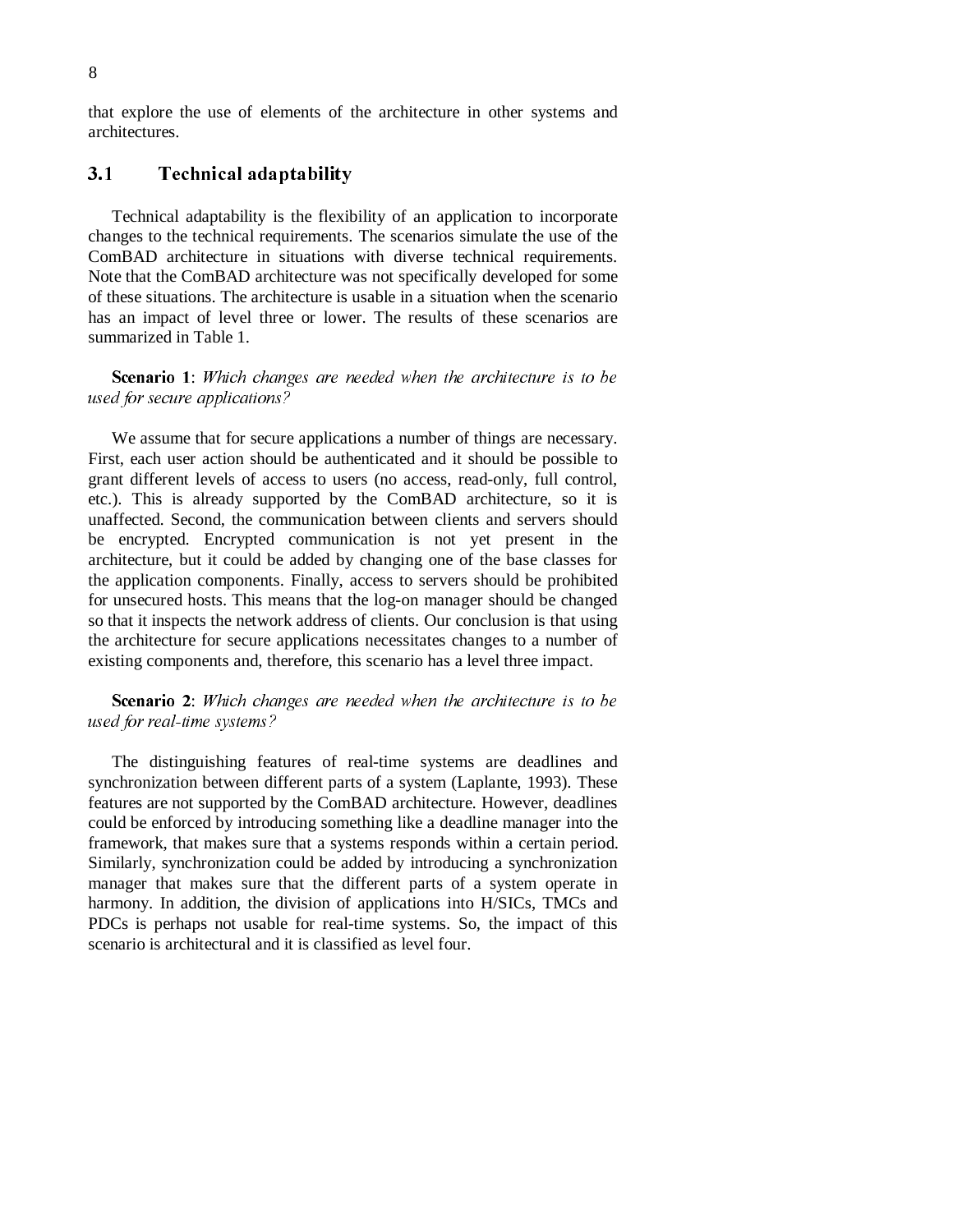In ultra-reliable systems both software and hardware are often replicated (Leveson, 1995). This redundancy makes sure that the system remains in working order after one or more services have failed. In addition, these systems could use voting, which means that the same operation is performed by two or more elements, and the end result of the operation is some kind of weighted average of the results of individual elements. Both redundancy and voting could be addressed by introducing one or more front-end servers that encapsulate the access to the other services. This has a major impact on the architecture and, therefore, the impact of this scenario is classified as level four.

#### Scenario 4: Which changes are needed when a Web interface is created for an application?

To make the system accessible from a Web browser, the human interface components (HICs) should be replaced with applets that can be viewed in a Web browser. Because the lower layers are independent of the HICs, they are unaffected by changes in the HICs. The HICs are the only components affected and thus the impact of this scenario is classified as level three.

Scenario 5: Which changes are needed when the architecture is used for a system that uses workflow management?

The ComBAD framework already has a process manager that controls which operations may be performed by the user in a certain situation. This component could be enhanced to support true workflow management. Since the process manager is the only component affected, the impact of this scenario is level two.

| <u>UI MIS DESIMITUD IUI MESIMIEMI MUMPMUIIIV</u> |                  |            |             |             |             |             |       |  |
|--------------------------------------------------|------------------|------------|-------------|-------------|-------------|-------------|-------|--|
|                                                  | ComBAD framework |            | Application |             |             |             |       |  |
| Scenario                                         | Archi-           | Components | Archi-      | HICs/       | <b>TMCs</b> | <b>PDCs</b> | Imp.  |  |
|                                                  | tecture          |            | tecture     | <b>SICs</b> |             |             | level |  |
|                                                  |                  | м          |             |             |             |             |       |  |
|                                                  |                  | м          |             |             |             |             |       |  |
|                                                  |                  | М          |             |             |             |             |       |  |
|                                                  |                  |            |             |             |             |             |       |  |
|                                                  |                  |            |             |             |             |             |       |  |

Table 1. Summary of the scenarios for technical adaptability

 $-$  = unaffected,  $+$  = needs to changed, O = one component affected, M = more components affected,  $? =$  undefined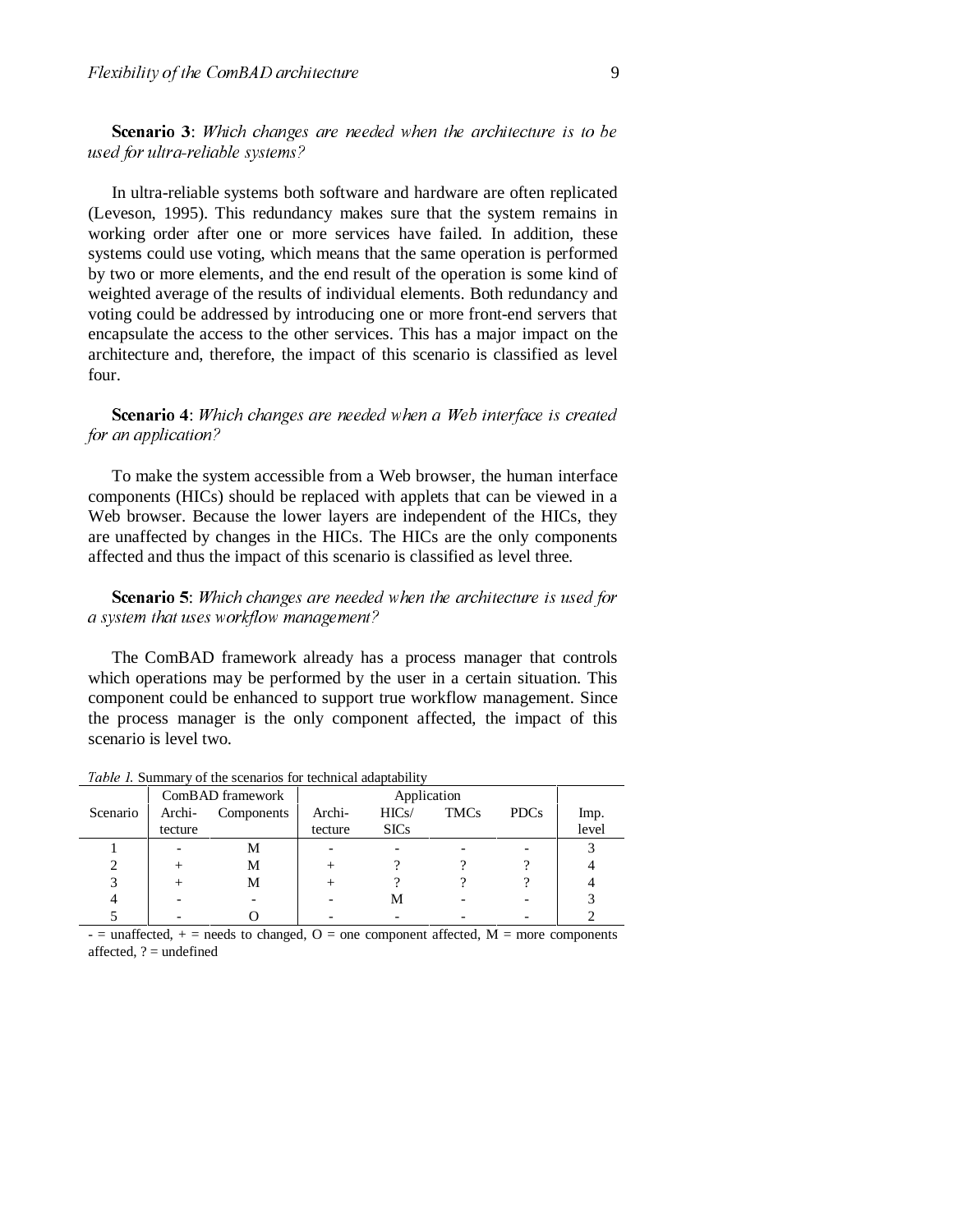As expected, we see in Table 1 that the architecture is not directly usable in every situation. Using it for real-time or ultra-reliable systems necessitates major changes to the architecture. In the other situations, the architecture is usable, but some changes are necessary. These changes sometimes affect the framework and sometimes the application components. When the ComBAD architecture is used in an actual situation, more scenarios are probably needed to evaluate whether the right services are identified to encapsulate the expected changes to the technical requirements.

#### 3.2 Functional adaptability

Functional adaptability is the ease with which changes in the functional requirements can be implemented. It is difficult to address the functional adaptability of an architecture, due to the absence of functional requirements. However, we are able to address the architectural aspects of changes to the functionality. To this end, we use scenarios that explore the effect of adding or deleting components from the application. The results are summarized in Table 2.

Scenario 1: Which changes are needed when a problem-domain component (PDC) is added or deleted?

When a new PDC is added, one or more elements in the higher layers should also be modified, for it does not make any sense to add a PDC without using it in one of the higher layers. When a PDC is deleted, the components in the higher layers that are dependent on it should be changed. The impact of this scenario can thus be classified as level three.

Scenario 2: Which changes are needed when a task-management component (TMC) is added or deleted?

A TMC is always invoked from the interface layer. Therefore, when a TMC is added, one or more H/SICs need to be changed to make use of this new TMC. Similarly, when a TMC is deleted, one or more H/SICs need to be changed to remove any references to the TMC. This scenario affects one TMC and at least one, but possibly more, H/SICs and the impact of this scenario can thus be classified as level three.

**Scenario 3:** Which changes are needed when a human/system interface  $component$  (H/SIC) is added or deleted?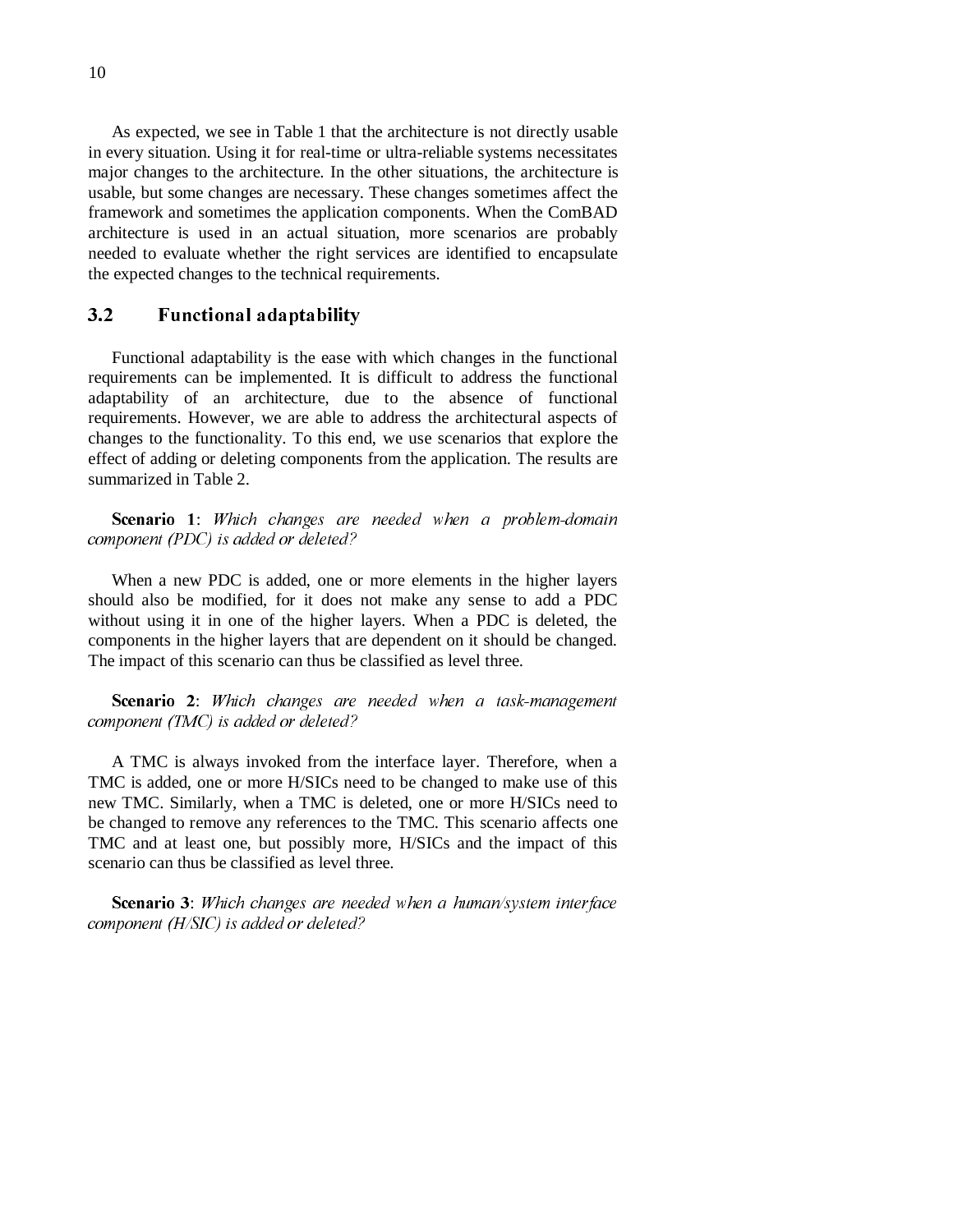The impact of this scenario is very small, because no other components are dependent on the H/SICs. In fact, the H/SIC that is added or deleted is the only component that is affected. Thus, this scenario has a level two impact.

|          | ComBAD framework |            |                          |                    |             |             |       |
|----------|------------------|------------|--------------------------|--------------------|-------------|-------------|-------|
| Scenario | Archi-           | Components | Archi-                   | HIC <sub>s</sub> / | <b>TMCs</b> | <b>PDCs</b> | lmp.  |
|          | tecture          |            | tecture                  | <b>SICs</b>        |             |             | level |
|          |                  |            |                          | М                  |             |             |       |
|          |                  |            | $\overline{\phantom{0}}$ | М                  |             |             |       |
|          |                  |            |                          |                    |             |             |       |

 $Table 2$ . Summary of the scenarios for functional adaptability

 $-$  = unaffected,  $+$  = needs to changed, O = one component affected, M = more components affected, ? = undefined

From Table 2 we conclude that changes to the functional requirements do not affect the ComBAD framework. This means that the framework is entirely separated from the functionality of the application. And as expected, we observe that TMCs are unaffected by changes to the interface layer and that PDCs are unaffected by changes to either the processing layer or the interface layer.

## 3.3 Portability

At first sight, portability and technical adaptability very much look alike, but they are not the same. Portability is the ease with which a system can be adapted to changes in the technical environment and technical adaptability is the ease with which a system can be adapted to changes in the technical requirements. The scenarios in this category explore the effect of changes in the technical environment.

#### Scenario 1: Which changes are needed when another database is used?

This scenario was used in the introduction of this section. The objectpersistency manager is the only element that is impacted. Thus, the impact of this scenario can be classified as level two.

Scenario 2: Which changes are needed when another operating system is used for the client machines?

The answer to this question is not unambiguous, because it depends on the programming language and the development environment used. First, if the application is written in Java, no changes should be needed, but other languages may cause major problems. Second, it is important which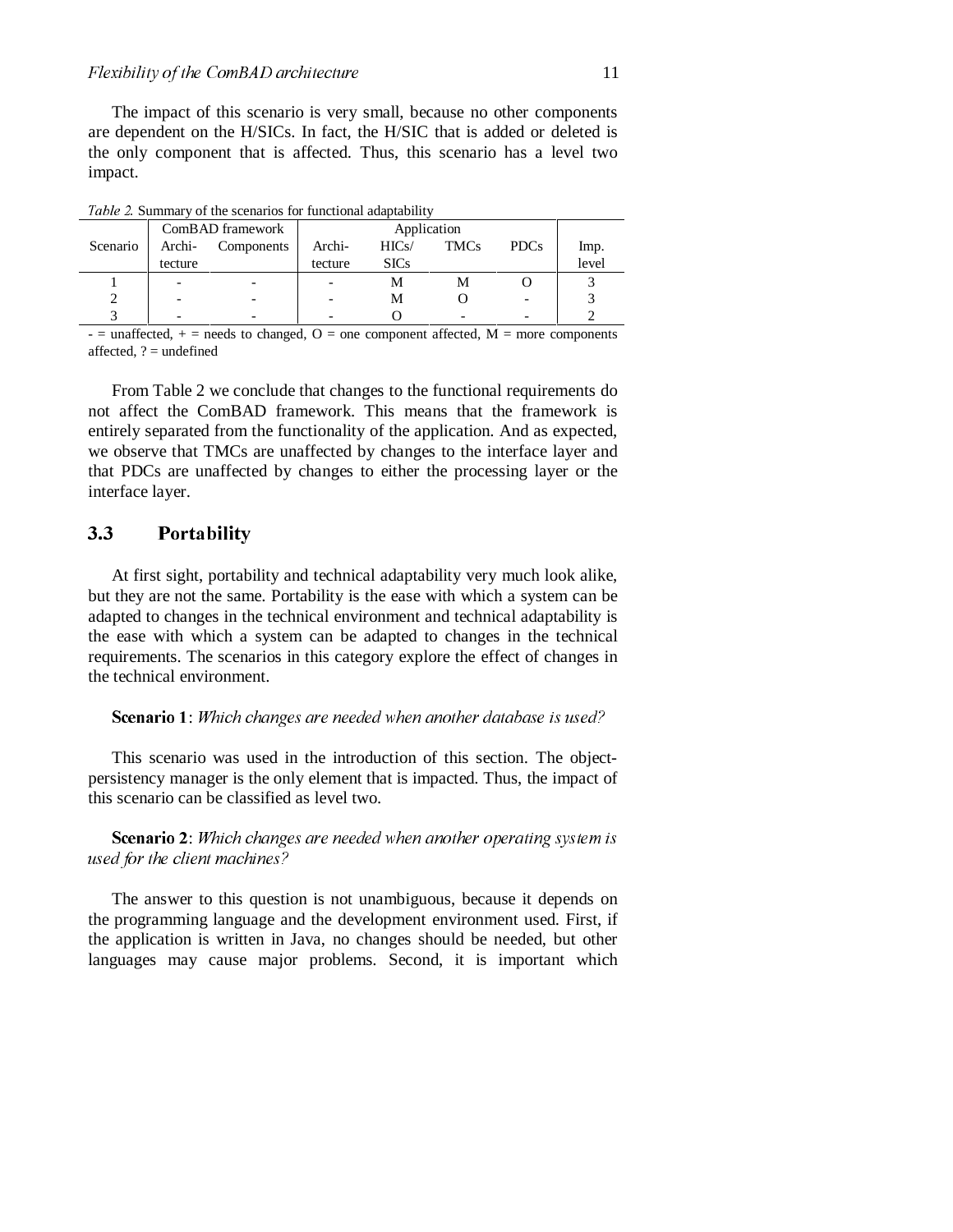development environment is used, because a number of development environments are able to generate and/or compile code for different platforms. This approach is taken in ComBAD, where the tools used can generate and/or compile code for multiple platforms. This solution lies outside the architecture, and the impact of this scenario can be classified as level one.

| <i>l able</i> 5. Summary of the scenarios for portability |                  |            |                          |             |             |             |       |  |
|-----------------------------------------------------------|------------------|------------|--------------------------|-------------|-------------|-------------|-------|--|
|                                                           | ComBAD framework |            |                          |             |             |             |       |  |
| Scenario                                                  | Archi-           | Components | Archi-                   | HICs/       | <b>TMCs</b> | <b>PDCs</b> | Imp.  |  |
|                                                           | tecture          |            | tecture                  | <b>SICs</b> |             |             | level |  |
|                                                           |                  |            |                          |             |             |             |       |  |
|                                                           |                  |            | $\overline{\phantom{0}}$ |             |             |             |       |  |

 $T_0$ <sub>b</sub>  $l_2$   $l_3$   $l_4$   $l_5$   $l_6$   $l_7$   $l_8$   $l_9$   $l_9$   $l_9$   $l_9$   $l_9$   $l_9$   $l_9$   $l_9$   $l_9$   $l_9$   $l_9$   $l_9$   $l_9$   $l_9$   $l_9$   $l_9$   $l_9$   $l_9$   $l_9$   $l_9$   $l_9$   $l_9$   $l_9$   $l_9$   $l_9$   $l_9$   $l_9$   $l_9$   $l$ 

 $-$  = unaffected,  $+$  = needs to changed, O = one component affected, M = more components affected,  $? =$  undefined

In Table 3, we observe that changes in the technical environment affect very few components of the ComBAD architecture. We notice that the application components are unaffected by our scenarios, which could indicate that the framework actually encapsulates access to the environment. However, there may be potential changes in the technical environment, not mentioned here, that have an impact above level two.

## 3.4 Reusability

We have chosen to assess reusability by scenarios that test the usability of ComBAD components in other situations, as well as the usability of other components within the ComBAD architecture. These scenarios focus on individual components, so it is not very meaningful to create a table that indicates which elements of the architecture are affected.

**Scenario** 1: Can components that were not especially developed for the  $ComBAD$  framework, be used in applications built using the  $ComBAD$ architecture?

The components that can be reused in these applications are mainly GUIcontrols, like ActiveX-controls and Java Beans. However, because of the demands these components put on their environment, using them limits the portability of an application. Other components could be reused in these applications as well, if the components on which they depend are also included.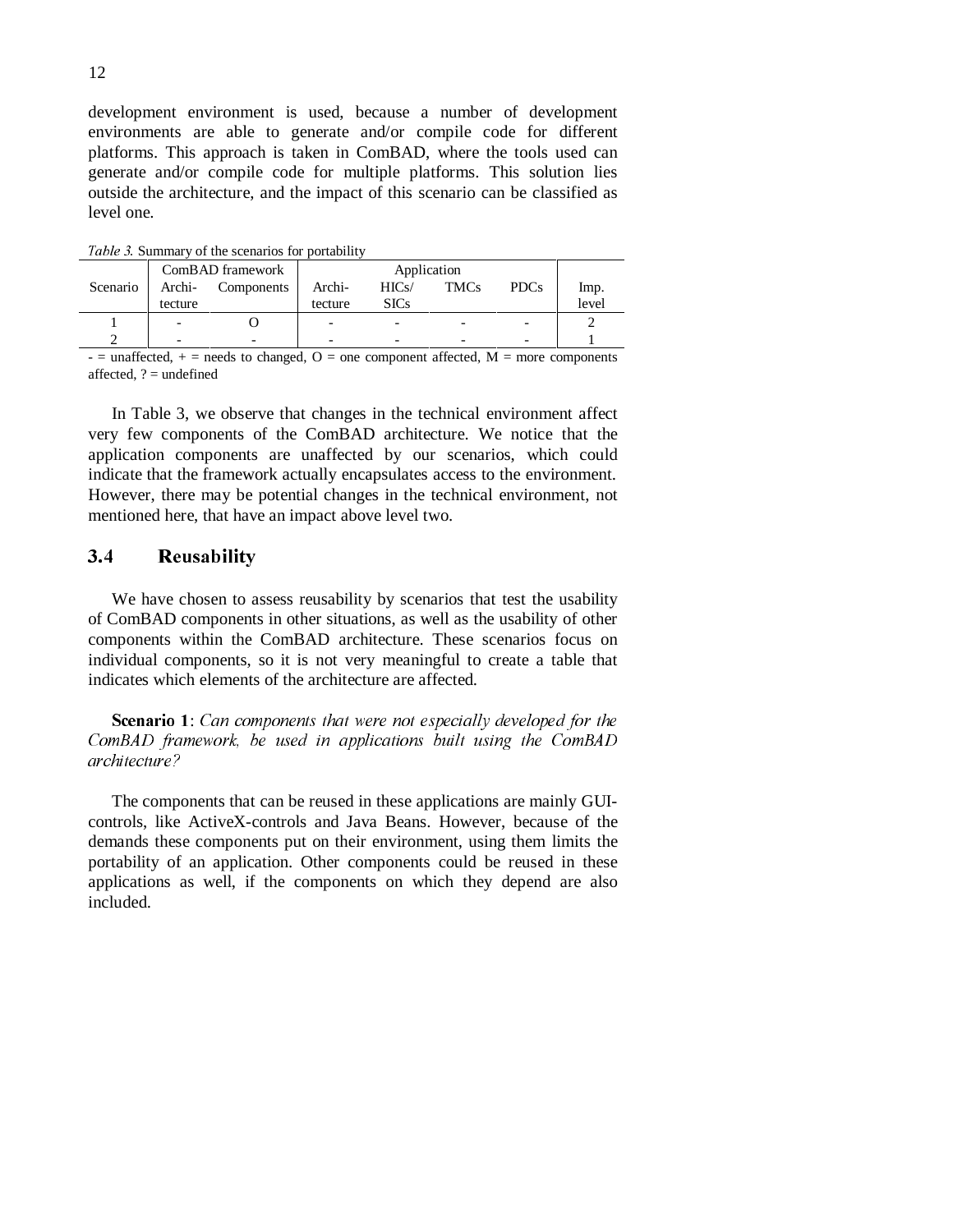**Scenario 2:** Can the application components be used in systems using another application architecture?

The application components are usable in an environment that provides all of the framework services used by the component. This means that, theoretically, application components are reusable in another application, but it will require an enormous amount of work if they depend on more than a few framework services.

**Scenario 3:** Can the object broker of the ComBAD framework be reused in systems using another architecture?

The answer to this question is yes, provided all of the components upon which the object broker depends, being the transaction manager, the notify manager and the object-persistency manager, are included in the other architecture as well. However, this answer focuses on the architectural aspects only. Whether the object broker offers the right functionality in this situation is ignored.

Scenario 4: Can application components be reused in other applications using the ComBAD architecture?

Architecturally speaking, application components can be reused in other applications using the ComBAD architecture, provided the components on which they depend are also included. However, the reusability of a component also depends on whether it offers the right functionality. Within the ComBAD project, it was felt that the level of abstraction of the application components is too low. Therefore, a number of these components are grouped into packages, the same way Jacobson *et al.* (1997) address reusability. Whether these packages offer the right functionality can only be judged in an actual situation.

From these scenarios, we conclude that it is hard to assess the reusability of components, because it largely depends on the functionality they implement. From an architectural point of view, we may conclude that most components of the ComBAD architecture could be reused, but that this is easiest within the ComBAD architecture.

# 3.5 Evaluation of the assessment

In this section, we assessed the flexibility of the ComBAD architecture using scenarios. The assessment showed that the technical adaptability and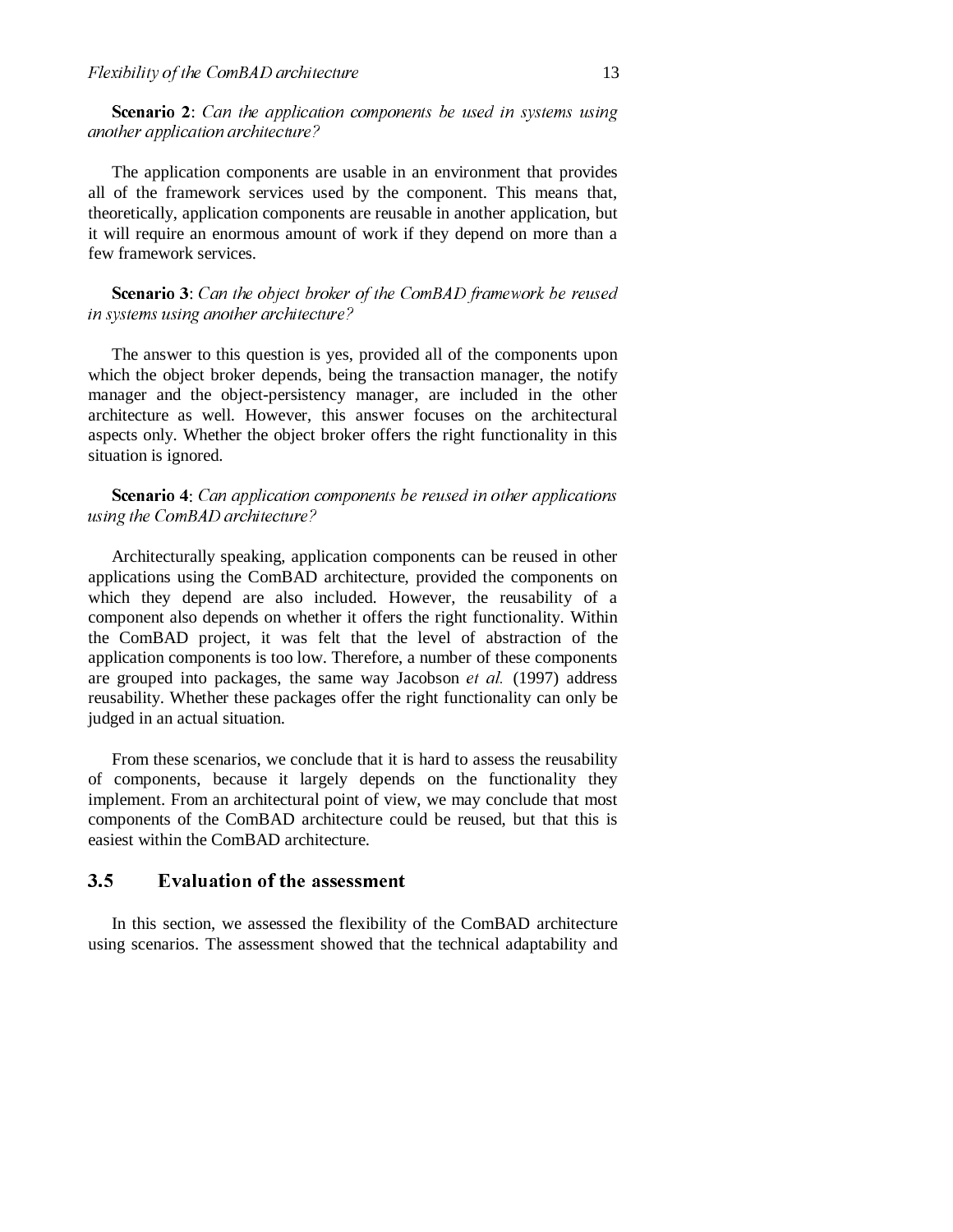portability of a single architecture could be assessed quite well using scenarios, yet functional adaptability and reusability are harder to assess. The main difficulty of the assessment of functional adaptability of architectures is that functional requirements are lacking, which means we can only address the architectural aspects of changes to the functionality. Reusability is hard to assess in general, because the reusability of a component largely depends on whether it supports the right functionality, which can only be judged by a developer.

In addition, the assessment demonstrated that the flexibility of an architecture should always be related to the area of application. Although the assessment given in this section provides some general insight into the usability of the ComBAD architecture, one is unable to value the scenarios but in an actual situation.

#### 4. CONCLUSION

The purpose of this paper is to explore how flexibility can be addressed in an architecture and how we can assess whether an architecture supports it. To that purpose, we have examined the ComBAD architecture. In the first part of this paper, we presented the architectural solution, which consists of the architectural choices made to address the quality requirements: adaptability, portability and reusability. We showed that in the ComBAD architecture portability and reusability are addressed by creating the ComBAD framework and that adaptability and, once again, reusability are addressed by the application architecture.

In the second part of this paper, we assessed the flexibility of the ComBAD architecture. To do so, we formulated scenarios for assessing technical adaptability, functional adaptability, portability and reusability. It turned out that assessment using scenarios of technical adaptability and portability of a single architecture is quite possible. However, functional adaptability and reusability proved to be hard to assess using scenarios, because we are considering an architecture, lacking functional requirements and actual application components.

The assessment demonstrated that the introduction of the ComBAD framework encapsulates changes to the technical environment from the application. In addition, we showed that the framework is unaffected by changes in the functional requirements. However, whether the services in the framework encapsulate the right technical mechanisms, could be a topic for further research. In addition, one should always remember that flexibility is a relative notion, which can only be valued in a particular context.